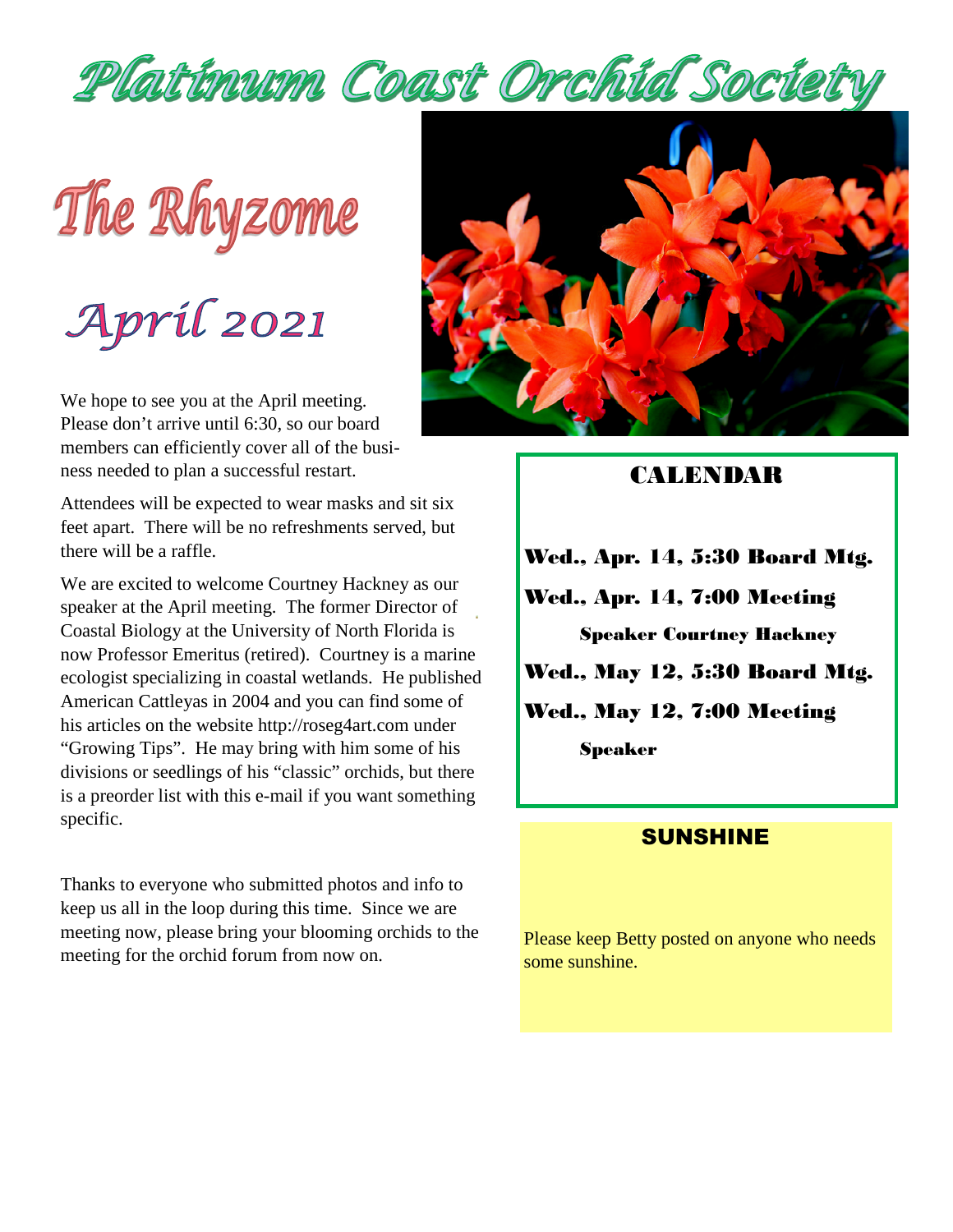# GREAT PLACES FOR MEMBERS TO FIND

- 1. Programs—Take notes—someday they will make sense.
- 2. AOS Magazine articles. "Orchids" is available at every meeting for check out.
- 3. Members— Ask longtime members about orchids, but realize that your yard and potting choices are key. We all use trial and error to succeed.
- 4. Internet sites—**www.aos.org**—This AOS site has the answer to almost any question.
- **5.** Rambles at members' homes to help you identify the best way to grow your orchids.

PCOS is an affiliate of the **American Orchid Society (AOS).** There's an abundance of information on the AOS website. Please visit www.aos.org for articles, advice on growing orchids, and lots of free information.

Ask Betty Adamson for an application if you're interested in joining.

For all current members, remember that your renewal notice will arrive in the Orchid Magazine prior to your month of renewal.

www.aos.org

# INFORMATION ON ORCHIDS: Monthly Checklist for March and April

#### **Cattleya**

Although March is, in many parts of the country, still a cold and blustery month, the lengthening days and warmer temperatures allowed by increased light are long-awaited harbingers of the coming change of season. Some of the best standard cattleyas of the year will be in bloom, or will be blooming soon. The last of the winter-flowering hybrids will join the earliest of the spring hybrids in a wonderful display. Be on the alert for senescing sheaths that need removal. If these yellowing sheaths are not removed, the moisture they trap can lead to bud rot. Careful removal of the sheath will allow the buds to develop, although they will need additional support. Changing light conditions can also be a problem in March and April. An exceptionally bright day, especially immediately following a rain, can lead to sunburn of the foliage if shading is not attended to properly. There can still be periods of dull days where spikes can weakened owing to the lower light. Lengthening days will mean increased metabolic rates necessitating increased water and fertilizer. The plants will indicate needs by drying more rapidly, which means more frequent watering and fertilizing.

This article from the AOS website is continued on the next three pages.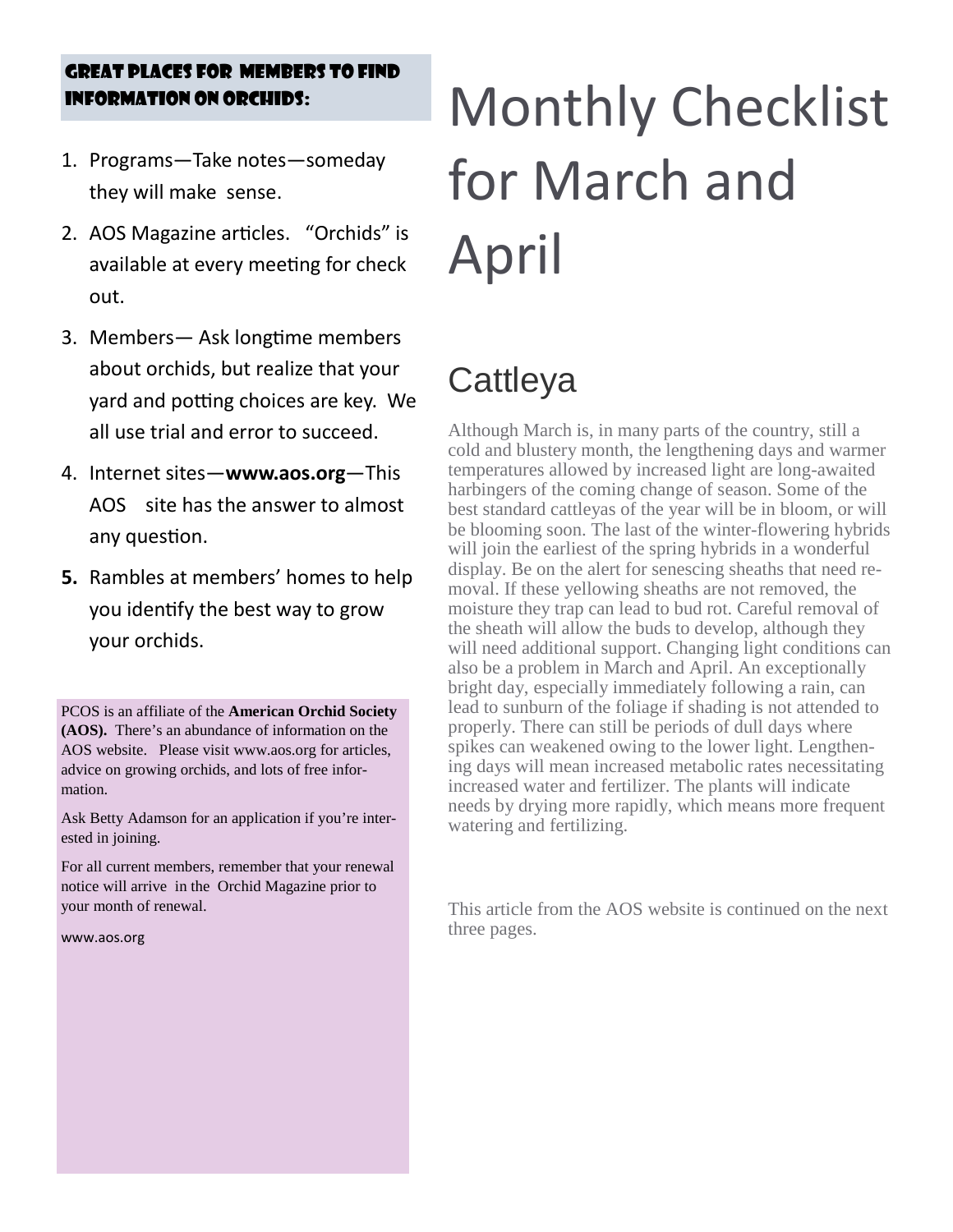With the passing of the season for winter bloomers, and the beginning of the season for spring bloom, it is also the time to be on the lookout for plants that will need potting after they bloom. Immediately after blooming has proven to be the best time to repot winter- and spring-flowering cattleyas. In most cases, they will be ready to grow roots, so if potted at this time, they will root right into fresh mix with little or no setback.



*Cymbidium* Magic Mountain photographed at Longwood Gardens in early April. © G. Allikas

# Cymbidium

Plants should be putting on a spectacular show this time of year. Adjust all staking and twist-ties and be on the lookout for aphids, slugs and snails. Give adequate water because flowering strains the plants. As new growths appear later, increase the nitrogen level in the fertilizer. Should a plant loo healthy but not be blooming, try increasing the light during the next growing season. The number-one reason for no flowers is lack of light.

# Dendrobium (Australian)

These hard-cane dendrobiums will be at their flowering peak now. It is not unusual to see a specimen of this type in an orchid show boasting 1,000 flowers. The secret with this group -- bred primarily from Dendrobium kingianum and Dendrobium speciosum -- is to provide ample water, fertilizer and light during the growing season.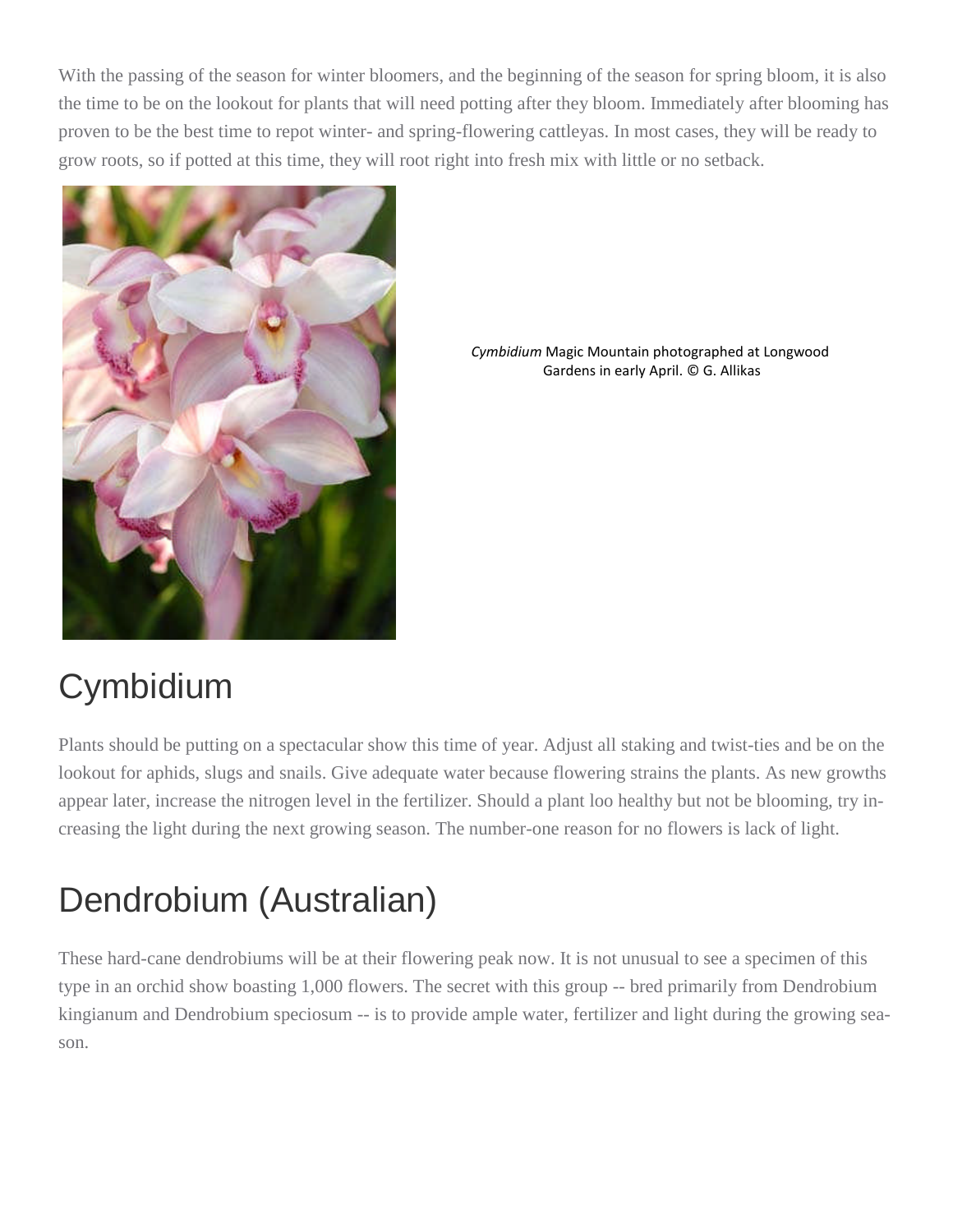# Lycaste

This genus of superb orchids will be coming to the end of its flowering season. Soon you will see the beginning of new root growth, which is an excellent time to repot into fresh media. As new growth emerges, provide ample fertilizer and water. A sign of good culture is an increase in the size of psuedobulbs with each successive year.

#### **Miltoniopsis**

This marks the beginning of the flowering season. Amazing displays of color will dazzle the grower over the next few months. Prepare your plants for optimum display by staking spikes (if needed) and cleaning off the older yellow foliage. Do not miss the wonderful fragrance as the flowers unfold..



Miltoniopsis Martin Orenstein shows off a beautiful waterfall pattern on its label-

# Paphiopedilum

March is the beginning of the season of heaviest potting for lady's-slipper orchids. However, it is a month where the volume of plants needing attention is still small. It is an excellent month to take the time to work with your paphiopedilums before the pressure of other potting prevents your doing the thorough job you should. Look at each plant: Is it clean of dead and dying foliage? Is it weed free? Does it need potting? Is it in spike? Does it have an insect problem? Cleaning and restaging your paphs is one of the most satisfying tasks of the orchid year. Cleaned and potted paphiopedilums look happy.

The summer-blooming types will be showing the first of their buds in March and April. Be on the lookout for the buds, as well as any insect pests that may have found their way into the crowns of your plants. It is especially difficult to clean mealybugs, in particular, once they have become established in the plant. Better to get to them before they get a good toehold.

Increasing light levels should give emerging spikes the strength they need to grow straight and strong. Do not be too anxious to stake the spikes, because if they are staked too soon, the flowers may develop a "nodding" stance, where the dorsal will not stand upright. If the spikes seem to develop at an angle, let them, and stake after the flower has hardened for best carriage, especially on the hybrids with fairieanum background.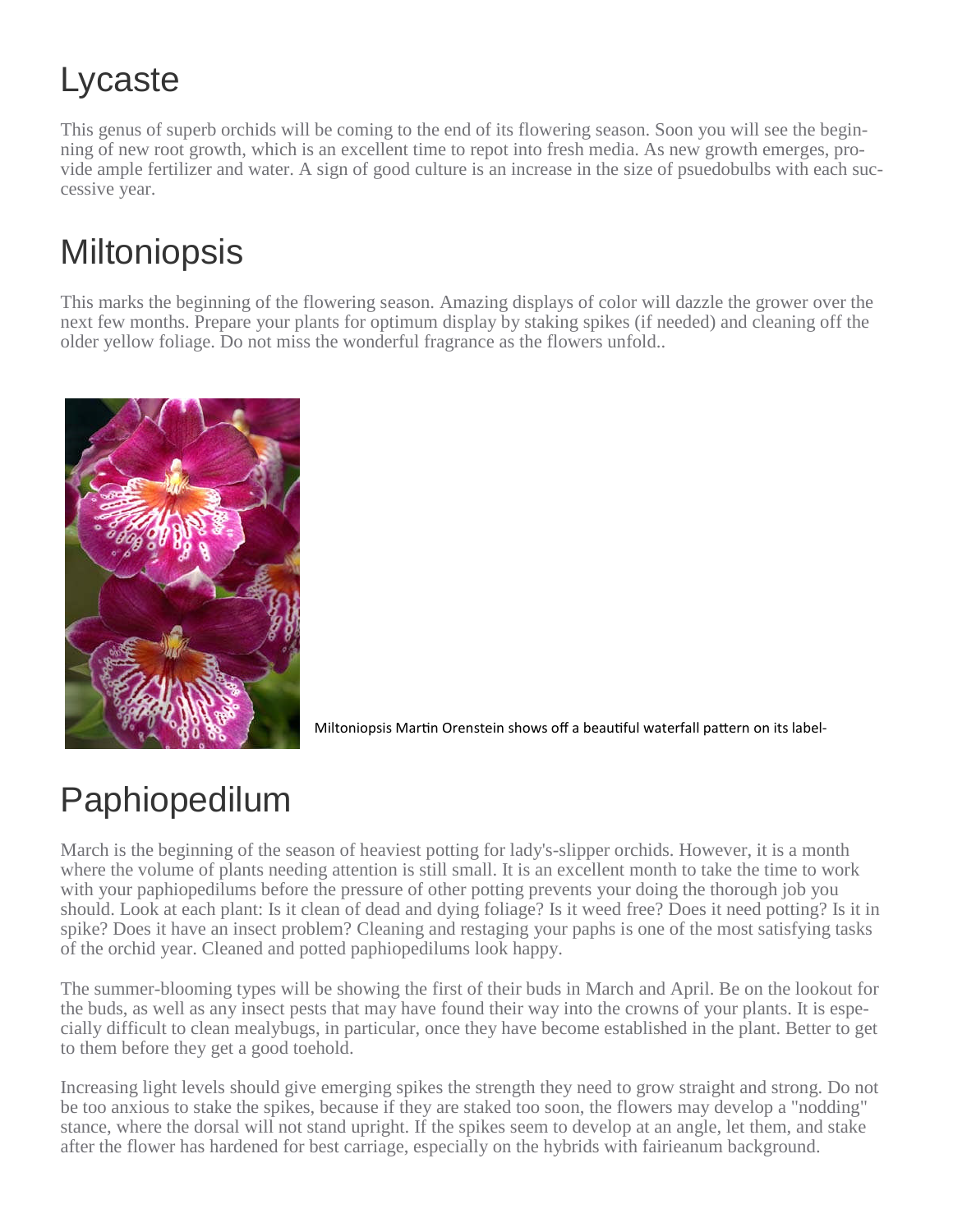#### Phalaenopsis

In most of the country, March is the peak blooming month for phalaenopsis. Staking needs to be carefully attended to, so that the flowers will be displayed at their best for orchid shows and judging -- even those intended for your home will look best if properly staked. One of the most decorative aspects of phalaenopsis spikes is the way they gracefully arch. If not staked properly, the spike will lack this grace and will not be as pleasing. Most growers like to have the final support just below the first flower, allowing maximum support, without sacrificing the beauty of the arching spike.

Rapid-growing spikes and open flowers place extra demands on the plant. Careful monitoring of watering and feeding will give the plants the energy they require to give their best floral display. Remember, too, that the lengthening days will also increase the frequency at which plants need water.

Beware of the invasion of sucking pests that accompany the flowering season. Flowers and spikes are favorite targets of mealybugs and scales. Be on the look out for their presence, often indicated by the appearance of sooty mold resulting from the exudate of the bugs, and treat before flowers or buds are too advanced. If flowers and buds are too far along, the chemical treatment may damage or abort them.



*Masdevallia* Highland Monarch 'Free Spirit' AM/AOS photographed at Parkside Orchids. Ottsville, Pennsylvania © G. Allikas

#### **Pleurothallids**

Members in this large and increasingly popular group will be looking their best now. If plants are not in flower, the next few months provide an excellent time to divide if needed or repot into fresh mix. Taking care of these tasks now will allow enough time for your plants to become established before the hot weather arrives.

*The AOS thanks Ned Nash and James Rose for this essay.*